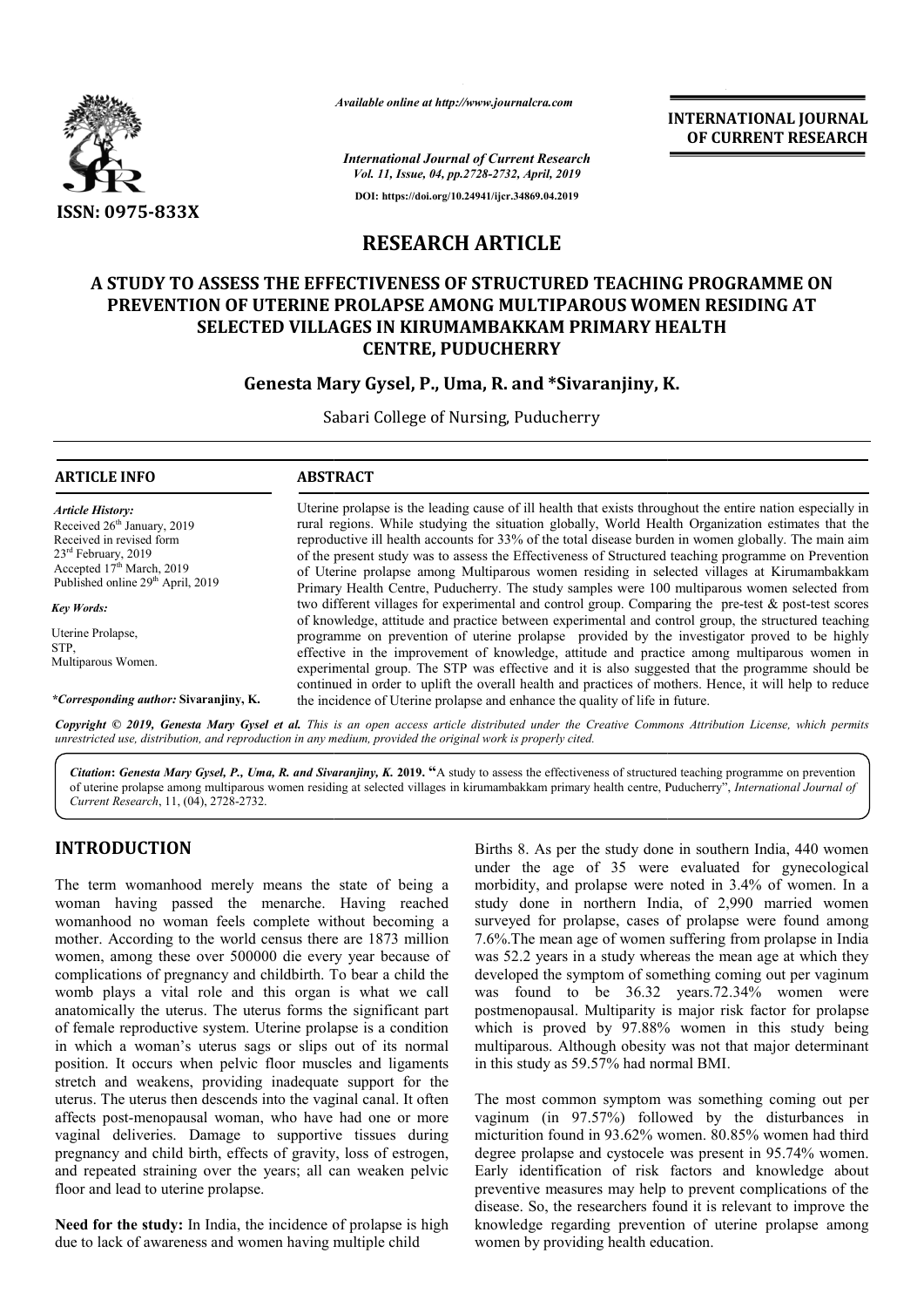**Statement of the problem:** A study to assess the effectiveness of structured teaching programme on prevention of uterine prolapse among multiparous women residing at selected villages in Kirumambakkam Primary health centre, Puducherry.

# **Objectives**

- To assess the pretest level of knowledge, attitude and practice on prevention of uterine prolapse among multiparous women in experimental and control group.
- To assess the post-test level of knowledge, attitude and practice on prevention of uterine prolapse among multiparous women in experimental and control group.
- To compare the outcome of structured teaching programme on prevention of uterine prolapse among multiparous women between experimental and control group in pre and post-test.
- To determine the correlation between the pretest level of knowledge, attitude and practice on prevention of uterine prolapse among multiparous women.
- To associate the pretest level of knowledge, attitude and practice on prevention of uterine prolapse among multiparous women with their selected demographic variables in experimental and control group.

# **Operational definitions**

**Assess:** In this study it refers to evaluate the level of Knowledge, Attitude and practice of the multiparous women on prevention of uterine prolapse by using structured questionnaire.

**Effectiveness:** It refers to significant improvement in the posttest score of knowledge, attitude and practice of the multiparous women on prevention of uterine prolapse after exposed to structured teaching programme.

**Structured teaching programme:** It refers to systematic planned teaching programme, designed for multiparous women to understand logically the risk factors of uterine prolapse such as multiparity, post menopausal, obesity, lifting heavy weight, constipation and its prevention which was prepared by the investigators in their vernacular language.

**Knowledge:** It refers to the level of understanding of the multiparous women regarding the prevention of uterine prolapse by administration of structured teaching programme and it is measured by using a structured knowledge questionnaire.

**Attitude:** In this study it refers to outlook of multiparous women on prevention of uterine prolapse and it is measured by using five point likert scale.

Practice: It refers to activities of multiparous women including dietary pattern, physical activity, body weight, smoking, bowel pattern which may be the contributing factors for developing uterine prolapse which can be measured by using check list.

Prevention: Keeping away the subjects from developing uterine prolapse by enhancing the level of knowledge as a

basis to develop good practice and attitude of multiparous women through administering health teaching.

**Uterine prolapsed:** The cervix and the uterus may descend under pressure through the vaginal canal and be seen at the introitus, which should be medically confirmed.

**Multiparous women:** A woman who had two or more pregnancies resulting in viable fetus who underwent vaginal delivery between the age of 35 to 50 years.

# **Hypotheses**

**H1:** There will be a significant difference between pretest and post-test level of Knowledge, Attitude and practice on prevention of uterine prolapse among multiparous women before and after the administration of structured teaching programme in experimental group.

### **Assumptions**

- Knowledge is the base for practice.
- The multiparous women may have inadequate knowledge on prevention of uterine prolapse.
- The structured teaching programme will increase the level of knowledge, attitude and practice on prevention of uterine prolapse among multiparous women.

# **MATERIALS AND METHODS**

A quantitative, quasi experimental non randomized control group design was used in this study to assess the effectiveness of structured teaching programme on prevention of uterine prolapse among multiparous women residing at selected villages in Kirumambakkam Primary Health Centre, Puducherry. After obtaining the informed consent, data was collected from 100 multiparous women, 50 in experimental group and 50 in control group using Convenience sampling technique. The Multiparous women were selected on the first day with proper oral concern obtained from the samples for research purpose by explaining the need of research in a view of gaining trust. Collection of demographic variables and pretest was done to assess the level of Knowledge, attitude and Practice on prevention of Uterine prolapse through interview schedule using structured questionnaire, attitude scale, Practice check list respectively. Following which a Structured Teaching Programme was given to the subjects regarding prevention of Uterine prolapse. The multiparous women were given opportunity to clarify the doubts after the teaching. On the fifteenth day, the post test was done by using the same structured Knowledge questionnaire, Attitude scale, Practice check list through interview schedule respectively.

#### **Criteria for sample selection**

#### **Inclusion criteria**

- The multiparous women between the age group of 35 to 50 years
- The multiparous women who underwent vaginal delivery
- The women who are willing to participate
- The women who are available at the time of data collection.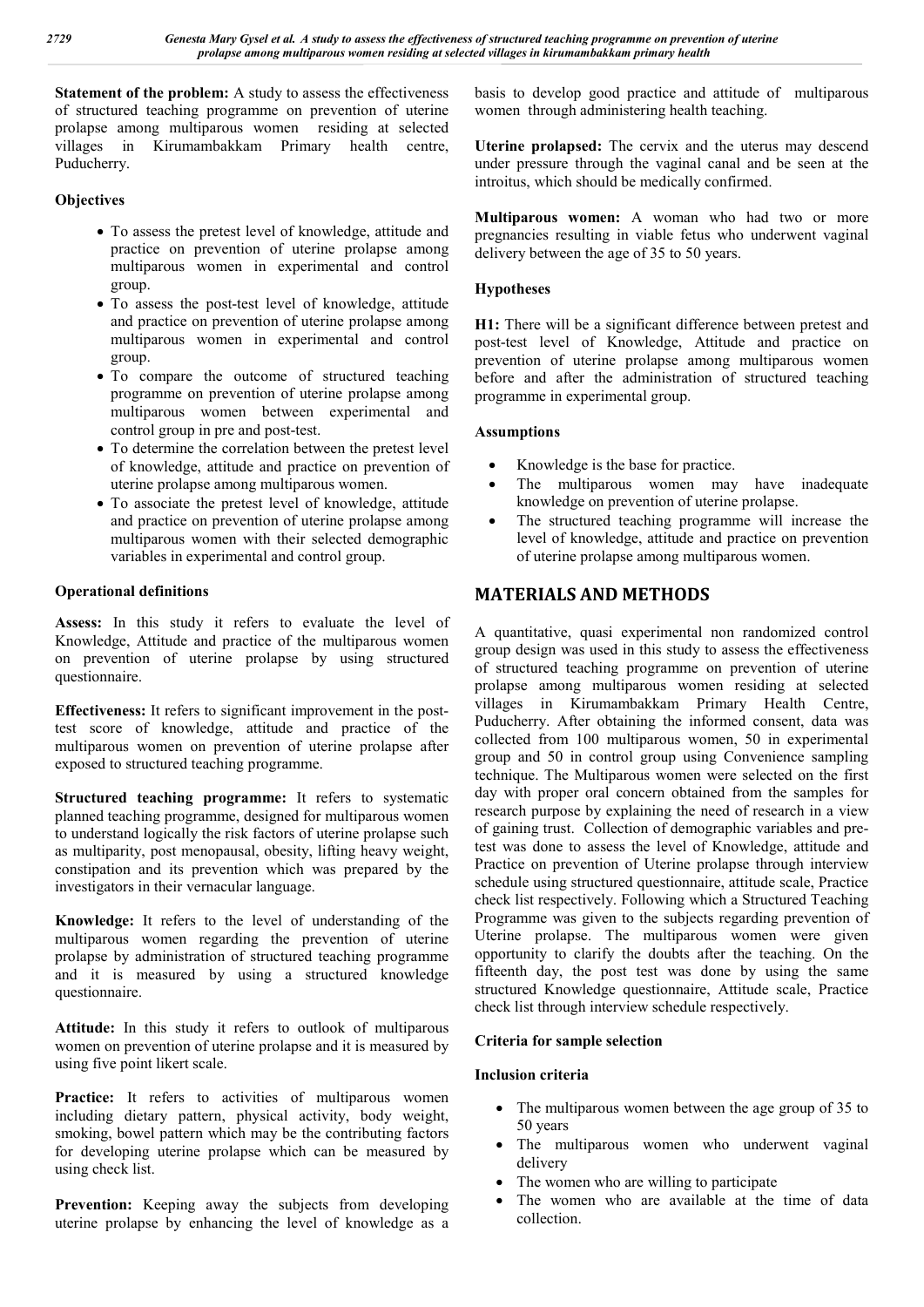#### **Exclusion criteria for sampling**

- The women with any degree of uterine prolapse.
- The women who have given birth through caesarian section
- The women who underwent hysterectomy.
- The women who are not willing to participate.

The table 4.3.1 reveals that the paired "t"- test value of knowledge in experimental group is  $t=26.077$  and the  $p<0.001$ , Hence it is highly significant when compared to the paired ttest value in control group t=194 and the p-0.185.

### **Major findings of the study**

• The table 1 reveals the frequency and percentage distribution of demographic variables of multiparous women shows that the majority 27(54%) multiparous women in experimental group and 32(64%) women in control group were in the age group of 35-40years, this shows that the majority of the pre menopausal women are at risk of developing uterine prolapse.

- Considering age at marriage majority 24 (48%) of multiparous women in experimental group and in 29(58%) of them in control group had marriage at 15-20 years. This result reveal that early marital age will increase the number of parity which may contribute to uterine prolapse in later ages.
- Regarding to mode of delivery all the multiparous women 100(100%) have given birth through spontaneous vaginal delivery. this study result shows that the pressure induced during spontaneous delivery may weaken the supportive ligaments of uterine muscles that may contribute to uterine prolapse. Hence multiparity is the major risk factor for occurance of uterine prolapse
- Educational status shows majority 15(30%) multiparous women had primary school education in both experimental and control group. Hence there is lack of awareness on prevention of uterine prolapse due to inadequate education.

| Table 1. Frequency and percentage distribution of multiparous women according to their selected demographic variables in both |
|-------------------------------------------------------------------------------------------------------------------------------|
| experimental and control groups $n=100$                                                                                       |

| Sl. No |     | <b>Demographic variables</b>     |                    | Experimental group (n=50) | Control group<br>$(n=50)$ |                      |  |  |
|--------|-----|----------------------------------|--------------------|---------------------------|---------------------------|----------------------|--|--|
|        |     |                                  | N                  | percentage                | N                         | Percentage           |  |  |
|        | 1.  | Age in years                     |                    |                           |                           |                      |  |  |
|        |     | $35-40$ years                    | 27                 | 54                        | 32                        | 64                   |  |  |
|        |     | 40-45 years                      | 10                 | 20                        | 8                         | 16                   |  |  |
|        |     | 45-50years                       | 3                  | 16                        | 10                        | 20                   |  |  |
|        | 2.  | <b>Marital status</b>            |                    |                           |                           |                      |  |  |
|        |     | Married                          | 48                 | 96                        | 46                        | 92                   |  |  |
|        |     | Divorced/separated               | $\mathbf{0}$       | $\boldsymbol{0}$          | $\mathbf{1}$              | $\overline{c}$       |  |  |
|        |     | Widow                            | $\overline{2}$     | $\overline{4}$            | $\overline{3}$            | 6                    |  |  |
|        | 3.  | Age at marriage                  |                    |                           |                           |                      |  |  |
|        |     | 15-20years                       | 24                 | 48                        | 29                        | 58                   |  |  |
|        |     | $20-25$ years                    | 23                 | 46                        | $\overline{4}$            | 34                   |  |  |
|        |     | 25-30years                       | 3                  | 6                         | 17                        | 8                    |  |  |
|        | 4.  | Parity                           |                    |                           |                           |                      |  |  |
|        |     | Primipara                        | $\mathbf{0}$       | $\mathbf{0}$              | $\mathbf{0}$              | $\mathbf{0}$         |  |  |
|        |     | Multipara                        | 50                 | 100                       | 50                        | 100                  |  |  |
|        | 5.  | <b>Mode of delivery</b>          |                    |                           |                           |                      |  |  |
|        |     | Vaginal delivery                 | 50                 | 100                       | 50                        | 100                  |  |  |
|        |     | Caesarean section                | $\mathbf{0}$       | $\overline{0}$            | $\mathbf{0}$              | $\boldsymbol{0}$     |  |  |
|        | 6.  | Occupation                       |                    |                           |                           |                      |  |  |
|        |     | Professional                     | $\boldsymbol{0}$   | $\boldsymbol{0}$          | $\boldsymbol{0}$          | $\boldsymbol{0}$     |  |  |
|        |     | Semi professional                | $\mathbf{0}$       | $\mathbf{0}$              | $\mathbf{1}$              | $\overline{c}$       |  |  |
|        |     | Clerical or shop owner of farmer | 10                 | 20                        | 3                         | 6                    |  |  |
|        |     | Skilled worker                   | $\mathbf{1}$       | $\overline{2}$            | $\theta$                  | $\mathbf{0}$         |  |  |
|        |     | Semi skilled worker              | $\mathbf{0}$       | $\mathbf{0}$              | $\mathbf{1}$              | $\overline{c}$       |  |  |
|        |     | Unskilled worker                 | $\overline{3}$     | 6                         | $\overline{2}$            | $\overline{4}$       |  |  |
|        |     | Unemployed                       | 36                 | 72                        | 43                        | 86                   |  |  |
|        | 7.  | Type of work                     |                    |                           |                           |                      |  |  |
|        |     | Sedentary                        | 10                 | 20                        | $\overline{4}$            | 8                    |  |  |
|        |     | Moderate                         | 32                 | 64                        | 31                        | 62                   |  |  |
|        |     | Heavy worker                     | 8                  | 16                        | 15                        | 30                   |  |  |
|        | 8.  |                                  |                    |                           |                           |                      |  |  |
|        |     | Dietary pattern                  | $\mathbf{1}$       | $\overline{2}$            | $\mathbf{0}$              | $\overline{0}$       |  |  |
|        |     | Vegetarian                       | 49                 | 98                        | 50                        | 100                  |  |  |
|        |     | Non-vegetarian                   |                    |                           |                           |                      |  |  |
|        | 9.  | <b>Specify dietary practices</b> |                    |                           |                           |                      |  |  |
|        |     | Fiber rich diet                  | $\mathbf{1}$       | $\overline{c}$            | $\overline{2}$            | $\overline{4}$       |  |  |
|        |     | High carbohydrate diet           | $\overline{3}$     | 6                         | $\overline{2}$            | $\overline{4}$       |  |  |
|        |     | Diet with prescribed restriction | $\mathbf{0}$<br>46 | $\overline{0}$<br>92      | $\mathbf{1}$<br>45        | $\overline{c}$<br>90 |  |  |
|        |     | More oily and spicy food         |                    |                           |                           |                      |  |  |
|        | 10. | <b>Body mass index</b>           |                    |                           |                           |                      |  |  |
|        |     | Underweight                      | 5                  | 10                        | 5                         | 10                   |  |  |
|        |     | Normal weight                    | 20                 | 40                        | 17                        | 34                   |  |  |
|        |     | Overweight                       | 21                 | 42                        | 15                        | 30                   |  |  |
|        |     | Class I obesity                  | $\overline{4}$     | 8                         | $\,8\,$                   | 16                   |  |  |
|        |     | Class II obesity                 | $\overline{0}$     | $\boldsymbol{0}$          | $\overline{4}$            | 8                    |  |  |
|        |     | Class 'III obesity               | $\overline{0}$     | $\mathbf{0}$              | $\mathbf{1}$              | $\overline{c}$       |  |  |
|        | 11. | <b>Bladder pattern</b>           |                    |                           |                           |                      |  |  |
|        |     | Normal                           | 50                 | 100                       | 50                        | 100                  |  |  |
|        |     | Urinary incontinence             | $\mathbf{0}$       | $\boldsymbol{0}$          | $\mathbf{0}$              | $\boldsymbol{0}$     |  |  |
|        | 12. | <b>Bowel pattern</b>             |                    |                           |                           |                      |  |  |
|        |     | Normal                           | 48                 | 96                        | 46                        | 92                   |  |  |
|        |     | Constipation                     | $\overline{2}$     | $\overline{4}$            | $\overline{4}$            | 8                    |  |  |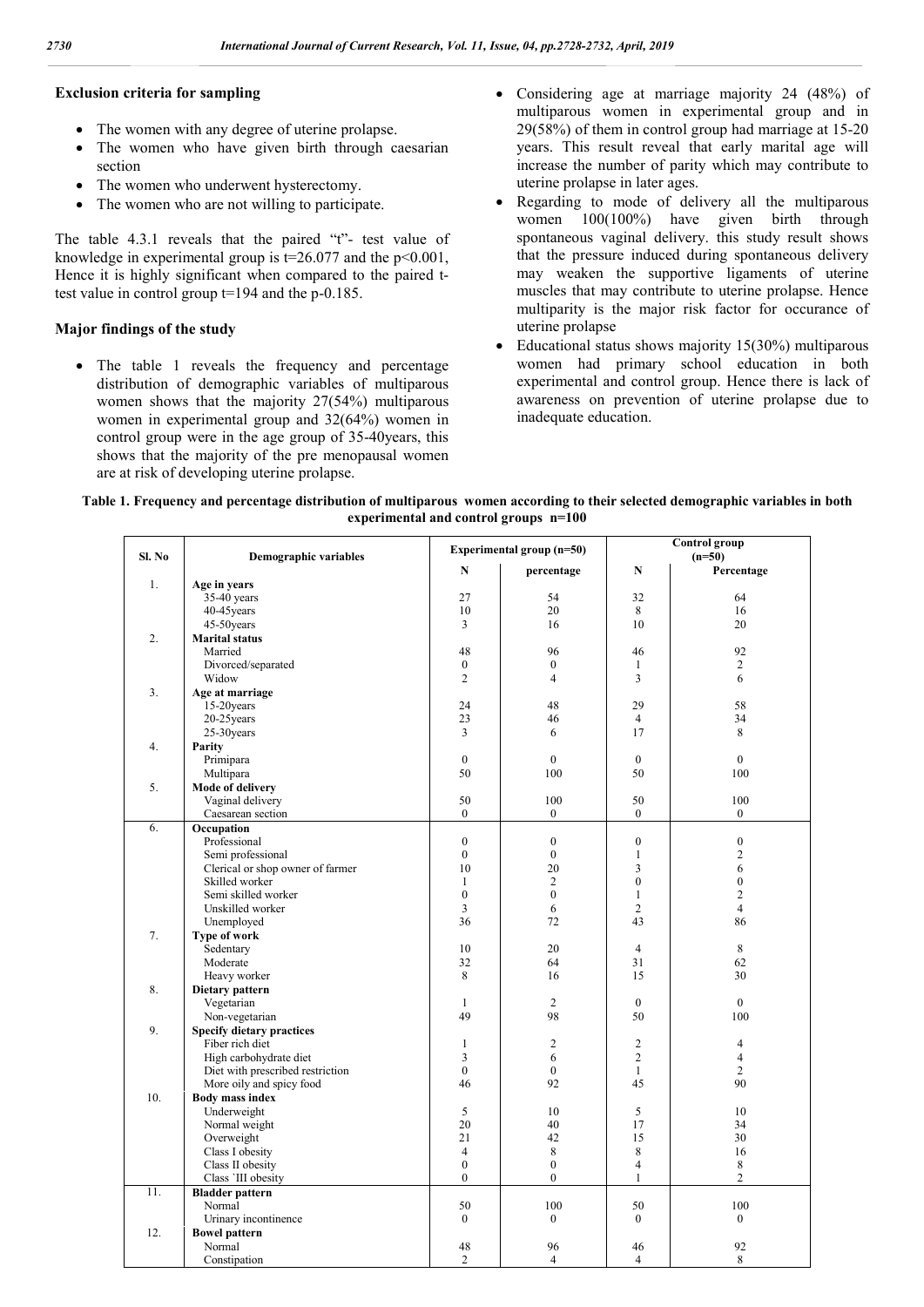### **Table 2. Pretest and post-test level of knowledge on prevention of uterine prolapse among multiparous women in experimental and control groups n=100**

|                |                     | <b>Experimental group</b> | Control group |           |               |          |                      |           |               |
|----------------|---------------------|---------------------------|---------------|-----------|---------------|----------|----------------------|-----------|---------------|
| <b>Sl. No.</b> | Level of knowledge  | Pre test                  |               | Post test |               | Pre-test |                      | Post-test |               |
|                |                     |                           | $\frac{0}{0}$ |           | $\frac{0}{0}$ |          | $\frac{0}{0}$        |           | $\frac{0}{0}$ |
|                | Inadequate          |                           | 74            |           |               | 44       | 88                   | 29        | 58            |
|                | Moderately adequate |                           | 26            |           |               |          | 12 <sub>1</sub><br>∸ | 20        | 40            |
|                | Adequate            |                           |               | 48        | 96            |          |                      |           |               |

## **Table 3. Pretest and post-test level of attitude on prevention of uterine prolapse among multiparous women in experimental and control groups n=100**

|         |                      | <b>Experimental group</b> |               |           |               |                 | Control group |           |               |  |
|---------|----------------------|---------------------------|---------------|-----------|---------------|-----------------|---------------|-----------|---------------|--|
| Sl. No. | Level of attitude    | Pre test                  |               | Post test |               | <b>Pre</b> test |               | Post test |               |  |
|         |                      |                           | $\frac{0}{0}$ |           | $\frac{0}{0}$ |                 | $\frac{0}{0}$ |           | $\frac{1}{2}$ |  |
|         | Favorable            | 46                        | 92            | 48        | 96            | 49              | 98            | 50        | 100           |  |
|         | Moderately favorable |                           |               |           |               |                 |               |           |               |  |
|         | Unfavourable         |                           |               |           |               |                 |               |           |               |  |

## **Table 4. Pretest and post-test level of practice on prevention of uterine prolapse among multiparous women in both experimental and control groups n=100**

|         |                   | <b>Experimental group</b> | Control group |           |                            |                 |                                 |           |      |
|---------|-------------------|---------------------------|---------------|-----------|----------------------------|-----------------|---------------------------------|-----------|------|
| Sl. No. | Level of practice | Pre test                  |               | Post test |                            | <b>Pre</b> test |                                 | Post test |      |
|         |                   | N                         | $\frac{0}{0}$ |           | $\%$                       |                 | $\frac{0}{0}$                   |           | $\%$ |
|         | Poor              |                           |               |           |                            |                 | $1^{\circ}$<br>$\overline{1}$   |           |      |
|         | Good              | 33                        | 66            | 14        | 28                         | 36              | $\overline{\phantom{a}}$<br>ے ، | 41        | 82   |
|         | Satisfied         | ຳ<br>ر د                  | 26            | 36        | $\overline{ }$<br><u>_</u> |                 | 16                              |           | 10   |

## **Table 5. Comparison of pretest and post-test level of knowledge on revention of uterine prolapse among multiparous women in both experimental and control groupsn=100**

| Level of knowledge |      | Pre test |                              |       | Post test |                              |                           | t-value | p- value       |
|--------------------|------|----------|------------------------------|-------|-----------|------------------------------|---------------------------|---------|----------------|
|                    | Mean | Median   | <b>Standard</b><br>deviation | Mean  | Median    | <b>Standard</b><br>deviation | Mean<br><b>Difference</b> |         |                |
| Experimental group | 9.84 | 8.95     | 2.53                         | 22.44 | 9.55      | 2.11                         | 2.60                      | 26.077  | $\leq 0.001**$ |
| Control group      | 9.46 | 9.50     | 2.94                         | 9.90  | 10.00     | 2.82                         | 0.44                      | 194     | 0.185          |
|                    |      |          |                              |       |           |                              |                           |         |                |

 $\cdot$ significant at the level of p<0.05

- As per the family income, in experimental group majority 41(82%) multiparous women and in control group majority 44 (88%) were having the income of less than Rs.6000. This result reveal that the majority of multiparous women's belongs to low socio economic background and this may be the reason that they are not paying attention towards basic health care needs.
- With respect to specific dietary pattern in experimental group majority 46(92%) multiparous women and in control group majority 45 (90%) of them were consuming more oily and spicy foods.
- This study findings shows that consuming excess oily and spicy food in diet may leads to obesity and constipation which in turn increase the intra-abdominal pressure that may be one of the contributing factor for developing uterine prolapse in upcoming years.
- By comparing the paired "t"- test value of knowledge, attitude and practice in experimental group is t=26.077,  $t=124$ ,  $t=40$  and the  $p<0.001$  and it is highly significant when comparing the paired t-test value of knowledge, attitude and practice in control group is  $t=194$ ,  $t=141.5$ , t=112.5and the p=0.185, p-0.101, p-0.171 respectively. Hence the structured teaching programme on prevention of uterine prolapse is very effective.
- By correlating the knowledge, attitude and practice, the findings shows that there is no correlation.

• In association among 16 demographic variables age at marriage, dietary pattern, specific dietary practices are statistically associated with level of knowledge.



**Fig. 1. Level of knowledge in pre and post-test on prevention of uterine prolapse among multiparous women in experimental and control groups**